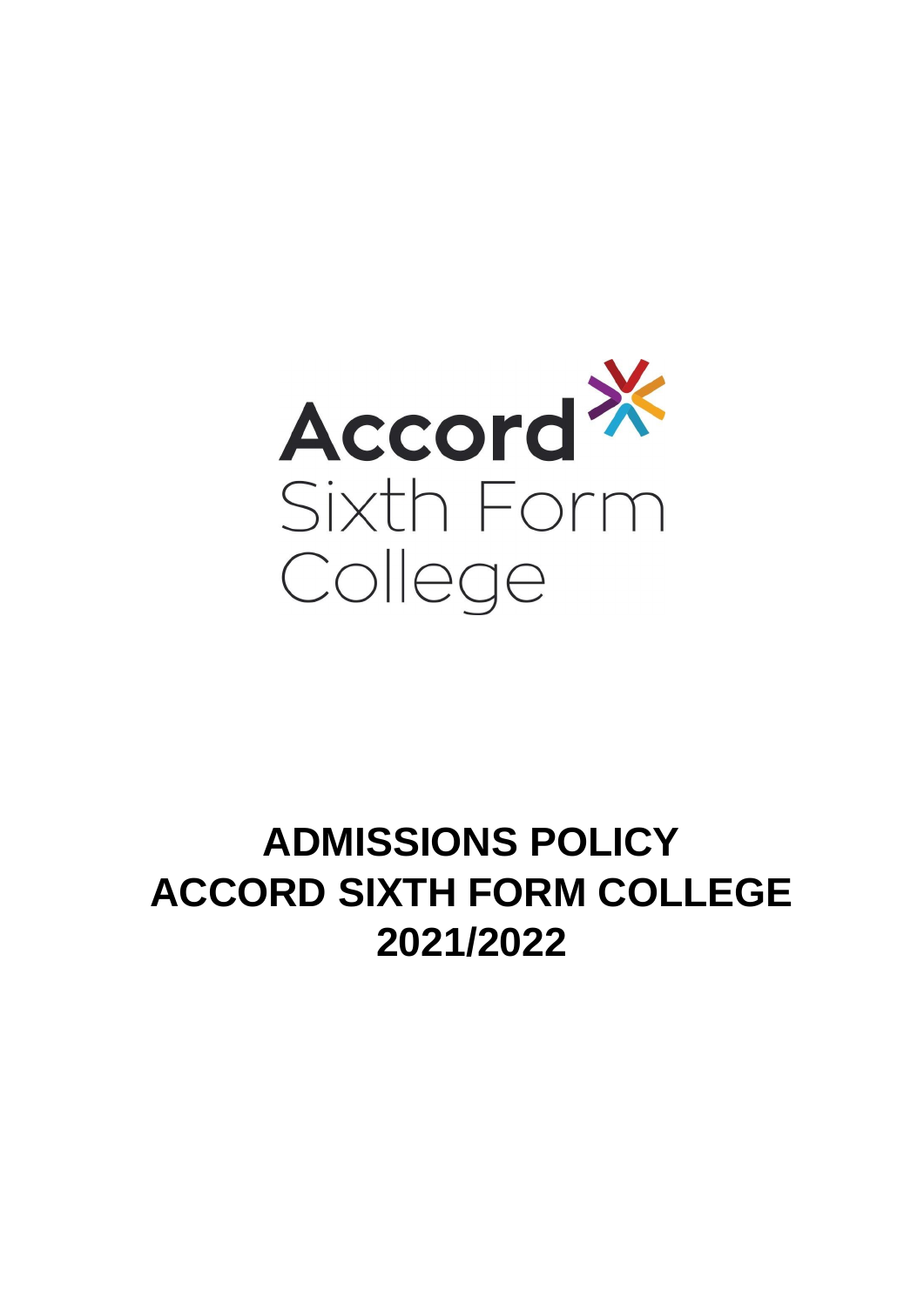| <b>Document Detail</b>   |                                                            |
|--------------------------|------------------------------------------------------------|
| <b>Document Type:</b>    | Education                                                  |
| <b>Document Name:</b>    | Admissions Policy (Sixth Form)                             |
| <u>Purpose:</u>          | To provide clarity on the admissions process to Sixth Form |
| <b>Version Number:</b>   | 1.0                                                        |
| <b>Effective from:</b>   | 1 September 2019                                           |
| Owner:                   | Director of Sixth Form                                     |
| <b>Approved by:</b>      | <b>Academy Education Committee</b>                         |
| <b>Next Review Date:</b> | 1 September 2021                                           |
| <b>Consultation:</b>     | Academy Education Committee, Academy Principal             |

| <b>Approvals</b> |                           |                  |                   |  |  |  |
|------------------|---------------------------|------------------|-------------------|--|--|--|
| <b>Name</b>      | <b>Position</b>           | <b>Signature</b> | <b>Date</b>       |  |  |  |
| S Strafford      | <b>Chair of Governors</b> | S Strafford      | September<br>2021 |  |  |  |
| S Broome         | Principal                 | S Broome         | September<br>2021 |  |  |  |

| <b>Document History</b> |                        |        |                          |  |  |  |
|-------------------------|------------------------|--------|--------------------------|--|--|--|
| <b>Version</b>          | <b>Date</b>            | Author | <b>Note of Revisions</b> |  |  |  |
|                         | September 2019 R Spink |        | N/A                      |  |  |  |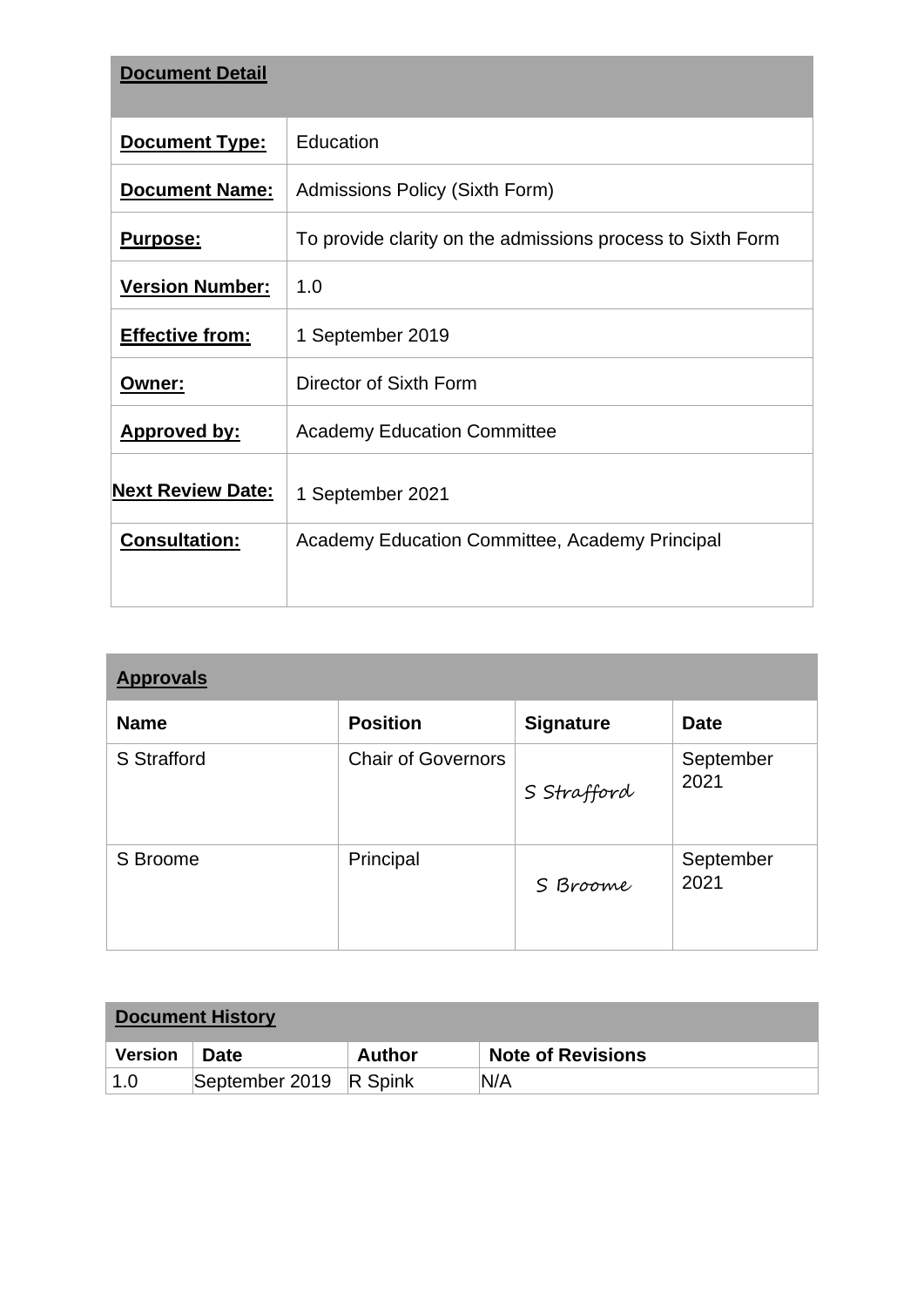# **1. Admission to Accord Sixth Form College**

The Academy Education Committee (AEC) of Ossett Academy is the admissions authority for Accord Sixth Form College and is therefore responsible for the admission of pupils into the Sixth Form.

The administration for admissions to the Sixth Form is the responsibility of the Principal of Ossett Academy. Any queries regarding Sixth Form admissions should be directed to the Academy.

The total capacity for the Sixth Form is **400**

# **2. Expressing a Preference**

Applications for admission to the Sixth Form, including pupils currently attending Ossett Academy, must be made via the online prospectus and common application process.

[https://www.wakefieldprospectus.co.uk/courses/full-time-courses?provider=accord-sixth-form](https://www.wakefieldprospectus.co.uk/courses/full-time-courses?provider=accord-sixth-form-college)[college](https://www.wakefieldprospectus.co.uk/courses/full-time-courses?provider=accord-sixth-form-college)

#### **3. The Admissions Policy**

Admission to the Sixth Form will be from:

- pupils in Year 11 at Ossett Academy; and
- pupils from outside of Ossett Academy.

Accord Sixth Form College will admit external pupils to any available places until Year 12 reaches its capacity of 200.

All applicants must meet the requirements of individual courses. Minimum entry requirements and individual course requirements are published annually in the Sixth Form's prospectus and on its website[.](http://www.accordsixth.co.uk/)

[www.accordsixth.co.uk](http://www.accordsixth.co.uk/) [Accord Sixth Prospectus](https://www.accordsixth.co.uk/wp-content/uploads/2018/11/Accord-Sixth-Prospectus_19-20_v4.pdf)

The entry requirements for admission to Accord Sixth Form College shall be the same for students on roll in Year 11 at Ossett Academy and external applicants.

Students will be admitted into the Accord Sixth Form College at the start of the autumn term in each school year although there may be some occasions when the students transfer during the academic year.

All external applicants will be subject to appropriate references from their respective schools.

# **3.1 Admission of Students with an Educational Health Care Plan**

High needs' students (previously 'SEN') with an Education Health Care Plan (EHCP) are dealt with under a different mechanism.

Any student with Ossett Academy named on their EHCP at the time of application will automatically gain a place at the Accord Sixth Form if they meet the criteria in section 5.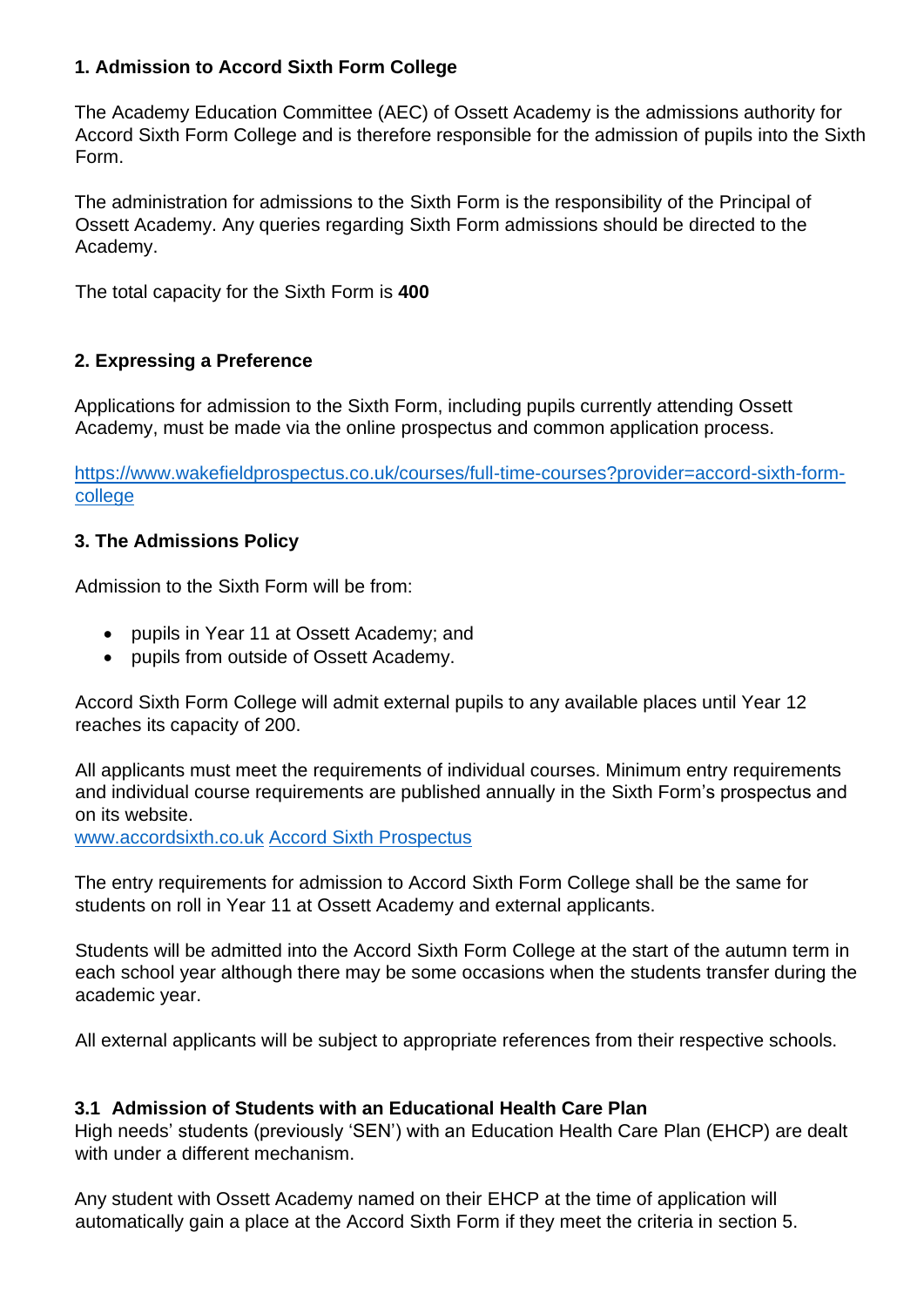All external applicants who wish to be admitted to the Accord Sixth Form College for study in Year 12 will need to express this preference at their annual review in the autumn term of Year 11, which will then be passed to the Principal by the Local Authority. Students who are high needs are funded until they are 25 and can access education until this date. However, it is important that these students access an appropriate curriculum personalised to their needs, which would be discussed with applicants / parents at the interview stage.

# **4. Minimum Entry Requirements**

All students seeking admission to the Sixth Form must achieve the necessary grades for access onto the courses they have chosen. Minimum entry requirements and individual course requirements are published annually in the school's prospectus and on its website

The Principal reserves the right to decline an application into Accord Sixth Form College if a student is deemed not to have met the entry requirements.

The Principal reserves the right to accept an application into Accord Sixth Form College if a student is deemed not to have met the entry requirements, if they have evidence of extenuating circumstances, and the course is not over subscribed.

# **5. Oversubscription Criteria**

Where the number of eligible external applicants for a course of study exceeds the places available then admission will be determined in accordance, based on students who meet the minimum entry criteria with the following priority of admission criteria:

- Students with an EHCP;
- Students looked after or previously looked after by the authority;
- Students who live in the catchment area normally served by the Academy;
- Students with siblings at the Academy in September 2019. Siblings are defined as brothers or sisters (including stepbrothers and sisters) living at the same address as their primary place of residence; and
- Students who live closest to the Academy in a straight line distance.

To enable the priority admission criteria to be applied, it is the responsibility of the applicant that the information given at the time of interview is correct. Failing to declare a sibling at the time of application will risk this admission criteria not being used if the Academy is oversubscribed.

External applicants will need to provide evidence that they live at the same address as their named sibling using at least one of the documents detailed below:

- Child benefit statement detailing both applicant and sibling, or other documentation verified by the Principal;
- Passports of both applicant and sibling.

Determination of whether an applicant lives in the 'catchment area' or 'lives closest' to the Accord Sixth Form College is part of the service level agreement held with each Local Education Authority. The administration of this data will be completed by the Family Services Team (Admissions) following the closing date for applications and all students have been interviewed.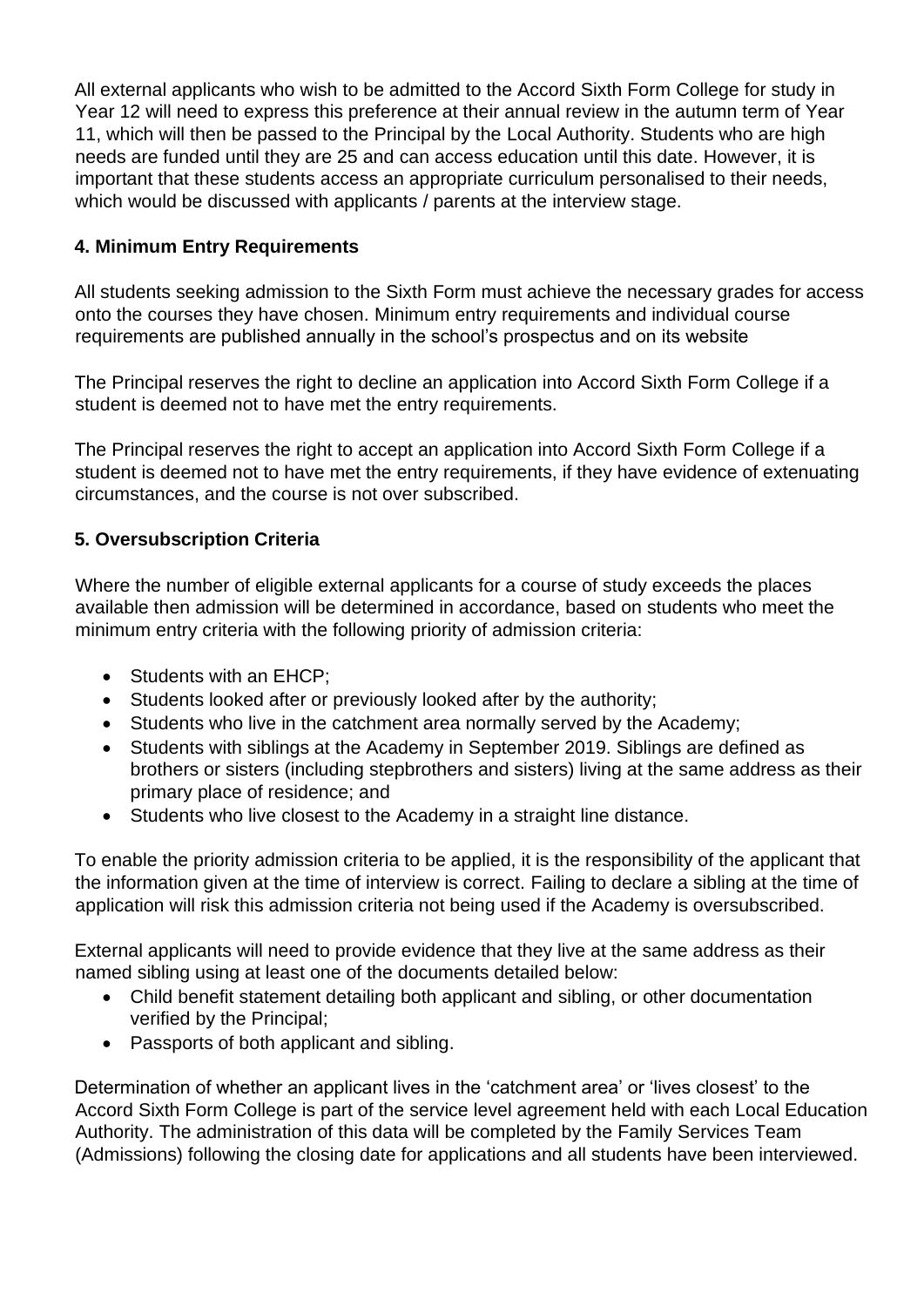# **6. Appeals**

Any student refused a place at Accord Sixth Form College has the right of appeal to an independent appeals panel.

All Academies within the Accord Multi Academy Trust have a service level agreement with the Local Authority who deal with the appeals process. Appeals should be submitted to the independent appeals panel by the deadline below, which is in accordance with the Local Authority appeals process. The appeals form is published on each academy website and is the only format under which an appeal will be processed.

#### **6.1 Timeline for Appeals**

The timeline for appeals is detailed below and follows the Schools Admissions Appeals Code produced by the Department for Education. Under this code an applicant must be given up to 21 days from the receipt of the decision letter to submit an appeal.

Applicants who appeal the decision will be informed of the date of their appeal hearing and then sent details of why they were placed on the waiting list 5 days before the appeals panel meets.

The Appeals Panel decision is communicated to the applicant in writing and this is normally within 5 working days of the appeal hearing.

Important – it is preferable that all supporting evidence is submitted at the same time as the appeal form. However, if this is not possible, additional information will be accepted up to three working days before the appeal hearing. It is possible that any information submitted after this time will not be considered by the Independent Appeal Panel. If the applicant has an Education Health Care Plan (ECHP), they should contact the respective Local Authority as the right to appeal is through a First-tier Tribunal.

# **7. False Information**

Any place offered based on a fraudulent or intentionally misleading application, e.g. giving a false address, will be withdrawn. It is for the parents or guardian to satisfy the Local Authority or the Trust of their circumstances, as they apply to the admission criteria at the time of application.

# **8. Application Timeline**

# **8.1 Students on roll in Year 11 at Ossett Academy**

# **2022**

- Student to complete application form via Wakefield Prospectus or Accord Online form October 2021
- Course guidance consultation June 2022
- Year 11 Induction (Taster) Day July 2022
- Publication of GCSE results August 2022
- Academy agrees / refuses the admission August/Sept 2022
- Decision communicated to parent / student August/Sept 2022
- Independent Appeals September 2022

# **8.2 External applications**